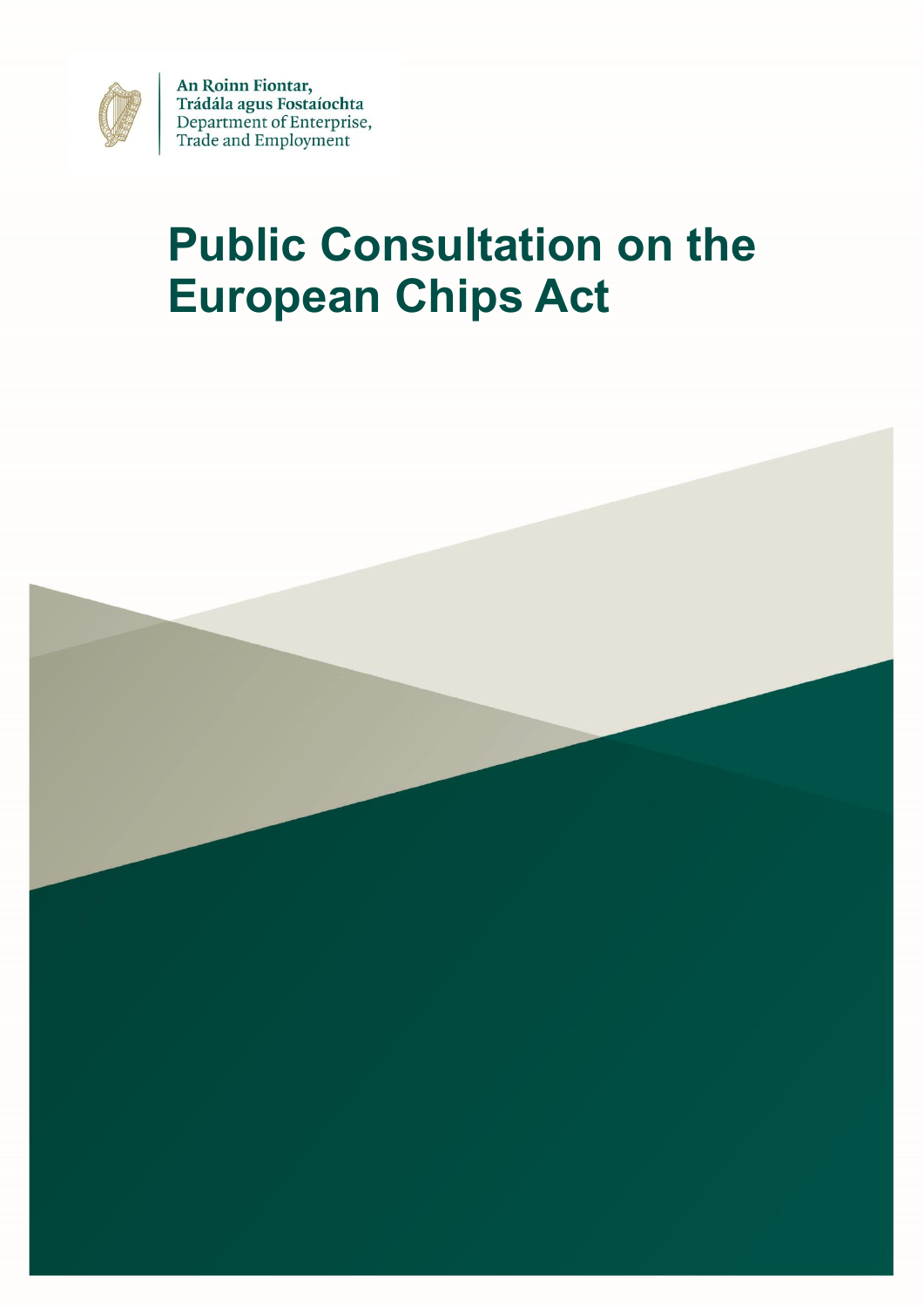## **Subject of the Public Consultation**

The Department of Enterprise, Trade and Employment is seeking the views of stakeholders on the European Chips Act, proposed by the European Commission on the 8<sup>th</sup> of February 2022.

Stakeholders are asked to submit written contributions on the proposal by the 18<sup>th</sup> of March 2022. DETE will represent Ireland at negotiations on the Commission's proposals over coming months and responses to the consultation will help inform the work to be undertaken by the Department in this area.

### **Background**

Semiconductor chips are central to the digital economy and are used in numerous everyday products including smartphones and cars. They have critical application for health, energy, communications, and automation and as such, are central to the European Union's digital and green transitions. However, the world is currently facing a shortage in semiconductor chips and the recent crisis in the European supply chain has revealed structural vulnerabilities in the European value chain.

The European Chips Act is the European Commission's response to this shortage of supply and proposes a suite of measures to bolster Europe's semiconductor industry. The measures included in the Act will increase Europe's production of semiconductor chips, build our capacity and skills to innovate the design, manufacture and packing of chips and strengthen Europe's research and development capabilities in this sector. They will also enable us to develop a deep understanding of the global semiconductor supply chain.

The Department of Enterprise, Trade and Employment recommends readers to visit the European Commission website which provides further information on the proposal. The Commission's Proposal and accompanying texts are available on the Commission's website:

- Proposal for a Regulation establishing a framework of measures for strengthening Europe's semiconductor ecosystem (Chips Act). <https://ec.europa.eu/newsroom/dae/redirection/document/83090>
- Commission Recommendation on a common Union toolbox to address semiconductor shortages and an EU mechanism for monitoring the semiconductor ecosystem: <https://ec.europa.eu/newsroom/dae/redirection/document/83095>
- Communication from the Commission: A Chips Act for Europe: <https://ec.europa.eu/newsroom/dae/redirection/document/83086>
- European Chips Act Questions and Answers: [European Chips Act -](https://ec.europa.eu/commission/presscorner/detail/en/qanda_22_730) Questions and [Answers \(europa.eu\)](https://ec.europa.eu/commission/presscorner/detail/en/qanda_22_730)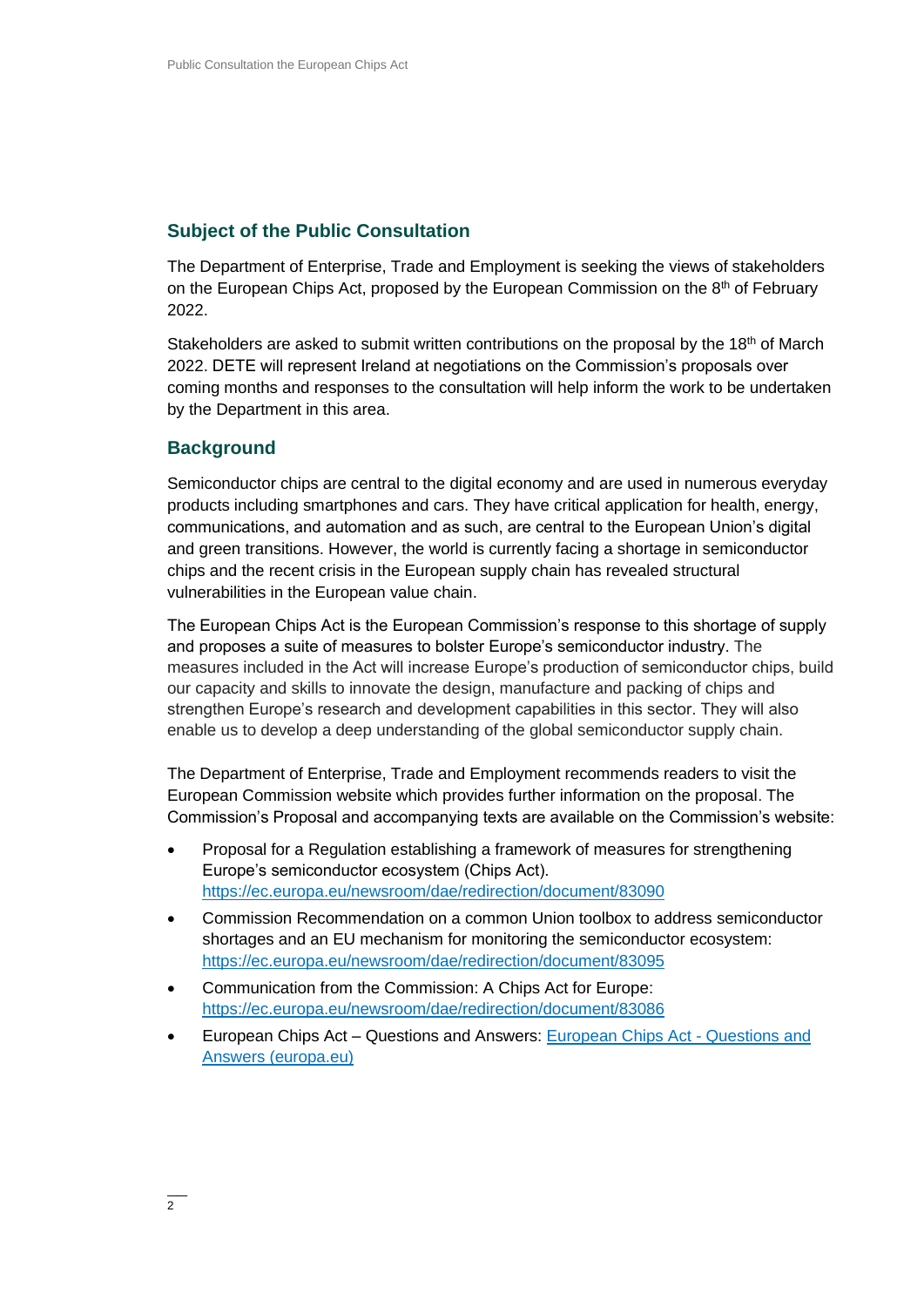The European Commission has also launched a targeted stakeholder consultation available at EUSurvey - [Survey \(europa.eu\).](https://ec.europa.eu/eusurvey/runner/EuropeanChipsSurvey#page0) The Commission's consultation will be open until **20 March 2022.**

## **Objective**

The purpose of the proposed Chips Act is to jointly create a state-of-the-art European chip ecosystem including production. To fulfil this vision, the European chips strategy is articulated around five objectives:

- Europe should strengthen its research and technology leadership;
- Europe should build and reinforce its own capacity to innovate in the design, manufacturing and packaging of advanced chips, and turn them into commercial products;
- Europe should put in place an adequate framework to increase substantially its production capacity by 2030;
- Europe should address the acute skills shortage, attract new talent and support the emergence of a skilled workforce;
- Europe should develop an in-depth understanding of global semiconductor supply chains.

#### **Structure**

The Chips Act is built on three distinct pillars, and we invite respondents to submit their views under each of the three headings: 1. A Chips for Europe Initiative; 2. A framework to ensure security of supply; 3. A coordination mechanism between Member States.

#### Pillar 1: A CHIPS FOR EUROPE INITIATIVE

The Chips for Europe Initiative will develop Europe's tech leadership by ensuring that infrastructure and industry are harmonized with EU research and development. This will strengthen capacity by bringing innovation from the lab right through to the design and manufacture of chips.

The Initiative will include an open-access virtual design platform to stimulate cooperation among users at every stage of development. The Initiative will also support pilot lines to enable third parties to test, validate, and further develop their product design. Furthermore, it will support a network of competence centres across the EU that will provide expertise to stakeholders. The Initiative will be implemented by means of the Chips Joint Undertaking, a Joint Undertaking under Horizon Europe.

A 'Chips Fund' will provide increased availability of funds to support the growth of start-ups, scale-ups, and SMEs.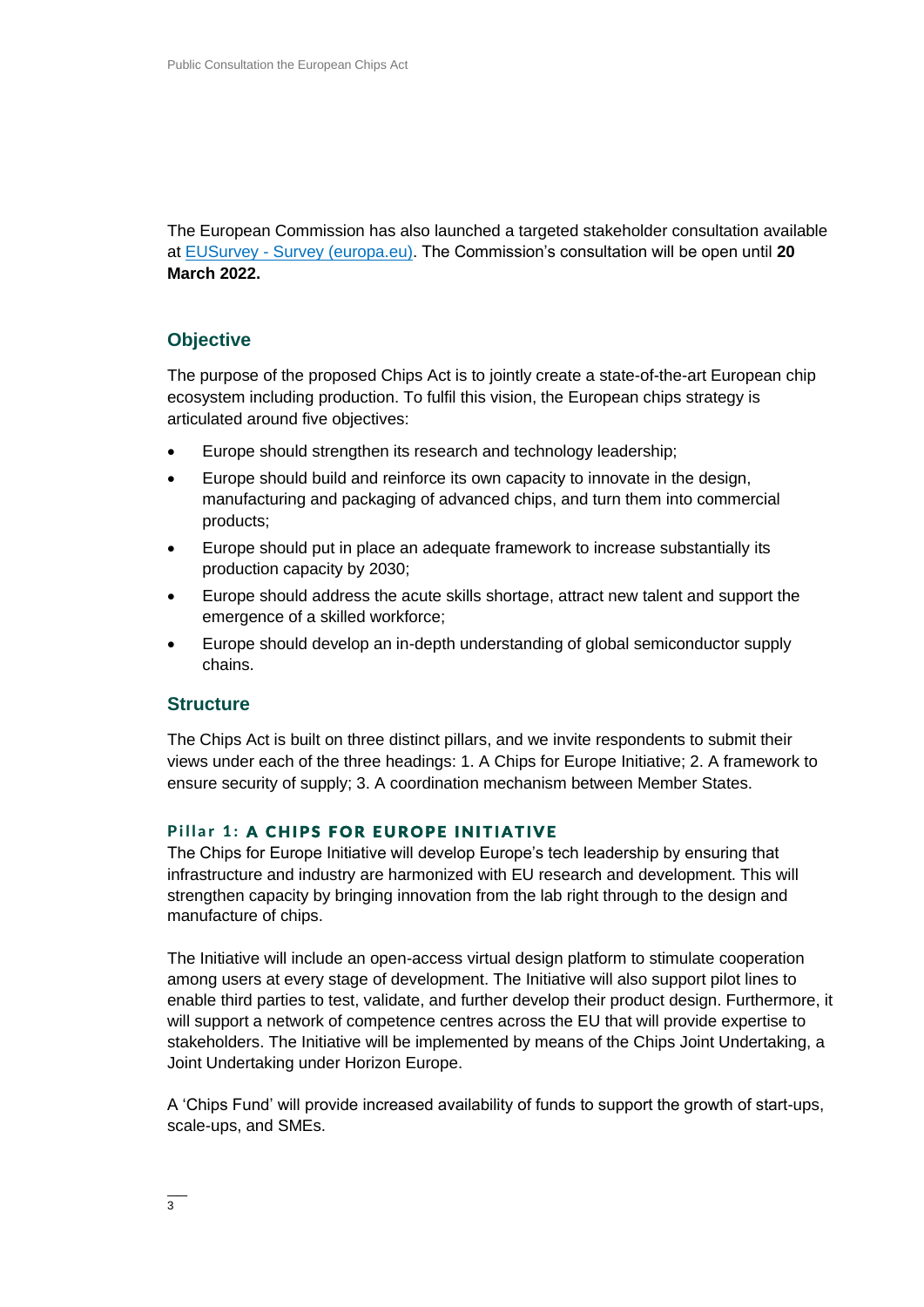#### PILLAR 2: A FRAMEWORK TO ENSURE SECURITY OF SUPPLY

This framework will strengthen security of supply by introducing guiding rules for investment and enhancing production capacities in semiconductor manufacture. It will promote integrated production facilities and open foundries as well as advanced packaging, testing, and assembly as part of integrated production facilities. The framework will lay down criteria for State Aid and assess the impact of investments for the EU economy.

## PILLAR 3: A COORDINATION MECHANISM BETWEEN MEMBER STATES **AND THE COMMISSION**

The proposed mechanism will monitor supply and anticipate shortages of the supply of semiconductor chips. It will facilitate crisis coordination mechanism between Member States and strong Commission powers during times of crisis. A Semiconductor Board will be established to monitor the semiconductor value chain. Taking advice from this Board, the Commission may trigger a crisis stage, via an implementing act, that would enable an emergency toolbox. This toolbox would include export control mechanisms.

#### **Consultation Responses**

Stakeholder views are welcomed from interested parties, including manufacturing industry, the research community and beyond to end users. We ask that respondents structure their responses according to the three pillars outlined above, responding to one or more of the pillars as appropriate.

Views from stakeholders and interested parties on the proposed regulation are requested no later than **5pm on Friday 18 March 2022**. Submissions should be marked "European Chips Act" and should be emailed to [EUChipsAct@enterprise.gov.ie.](mailto:EUChipsAct@enterprise.gov.ie) Further queries can also be made to [EUChipsAct@enterprise.gov.ie.](mailto:EUChipsAct@enterprise.gov.ie)

### **Information on Consultation Process**

#### *Freedom of Information Act 2014 and Publication of Submissions*

The Department will make public on its website all submissions received under this consultation. Your attention is also drawn to the fact that information provided to the Department may be disclosed in response to a request under the Freedom of Information Act 2014. Therefore, should you consider that any information you provide is commercially sensitive, please identify same, and specify the reason for its sensitivity. The Department will consult with you regarding information identified by you as sensitive before publishing or otherwise disclosing it.